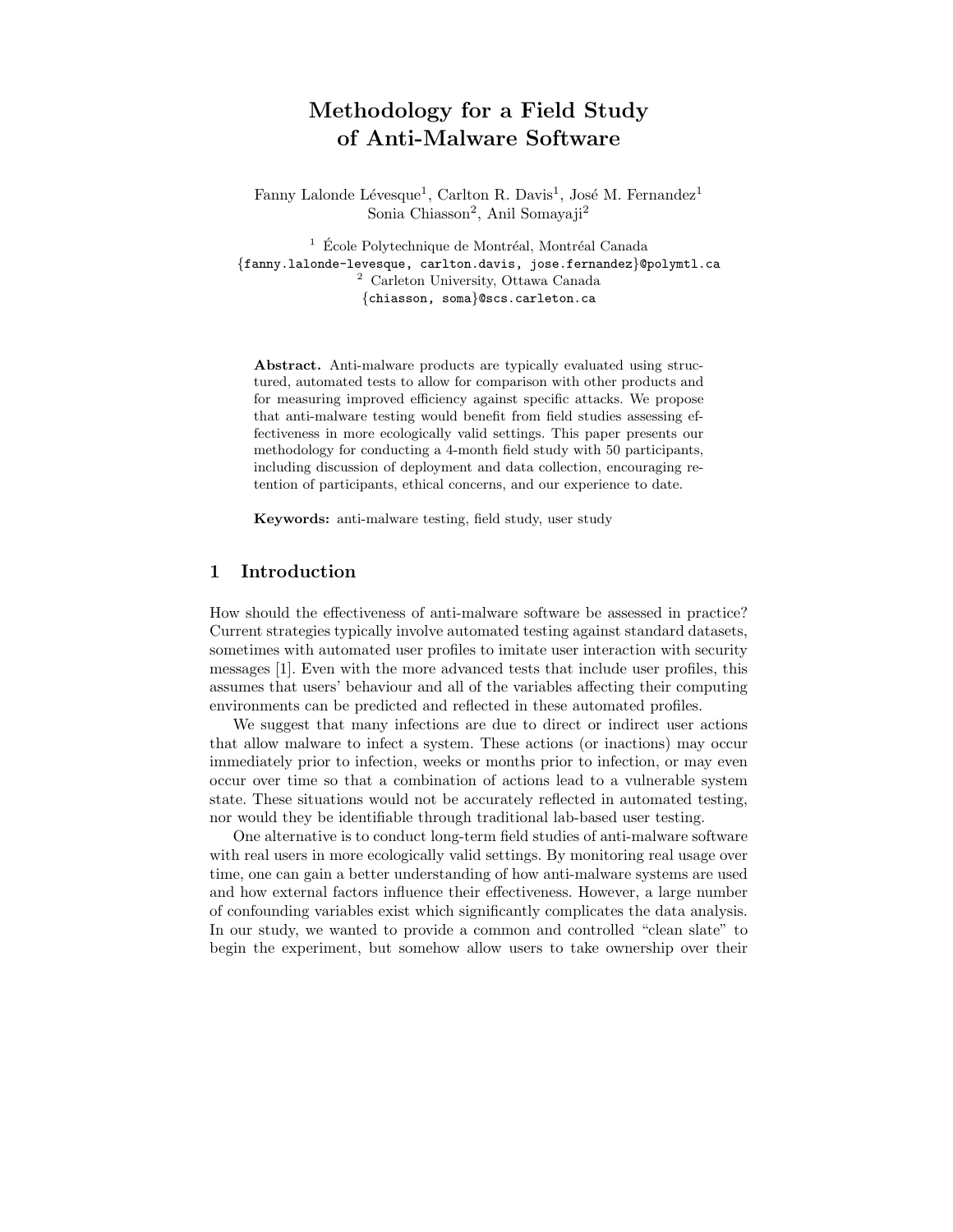system and use it as they would normally, while we monitor the system for signs of infection.

In this paper, we present our approach to conducting a field trial of an antimalware product. Section 2 summarizes related work in anti-malware testing and conducting field studies of security products. Section 3 describes our methodology for conducting the trial, including our approach to selling laptops and reimbursing participants for their purchase throughout the study. Section 4 discusses how we addressed ethical and privacy issues, while Section 5 highlights our experience with this ongoing study. The paper concludes with a discussion of our anticipated analysis and brief description of a larger scale follow-up study.

# 2 Background

Although there are currently several methods for evaluating anti-malware products [7], they do not reflect the performance of products in real life. Typical evaluation methods are based on scanning collected or synthesized malware along with legitimate programs. While such approaches can measure raw detector accuracy, they cannot take into account factors such as user interactions, evolving threats, and different environments. One major issue is that the sample collection is often too small, inappropriate, and unvalidated [8, 9]. Even with a well-maintained malware collection, testing against such data sets has become unreliable due to the increased dynamic nature of malware. To partially address this issue, Vrabec and Harley [13] proposed emulating user interaction with the system and creating user-specific testing scenarios.

In the broader security community, field studies of computer security are frequently advocated but are still relatively uncommon in the literature, likely due to the costs, time demands, and potential security and privacy risks to users. Recent field studies of security software have mostly involved evaluating the use of authentication mechanisms [3, 6, 4]. In 2009, Somayaji et al. [11] introduced the concept of computer security clinical trials. The conceptual proposal was to evaluate security products using methods and controls similar to those used in clinical trials of medical products, but no studies have been conducted thus far.

Ethnographic studies examine usage of security systems in the field, but use qualitative methods such as interviews, diaries, and observation to understand how and why participants interact with computer systems. Botta et al. [2] conducted an ethnographic study of security professionals, Rode [10] examined parental behaviour in protecting children's online safety, Wash [14] used interviews to understand users' mental models of security, and De Luca et al. conducted a field observation of ATM usage to evaluate PIN usage [5].

While some of the above studies mention anti-malware usage as a security measure taken by users, it is not the focus of these studies. To our knowledge, there are no published user studies focusing specifically on anti-malware usage.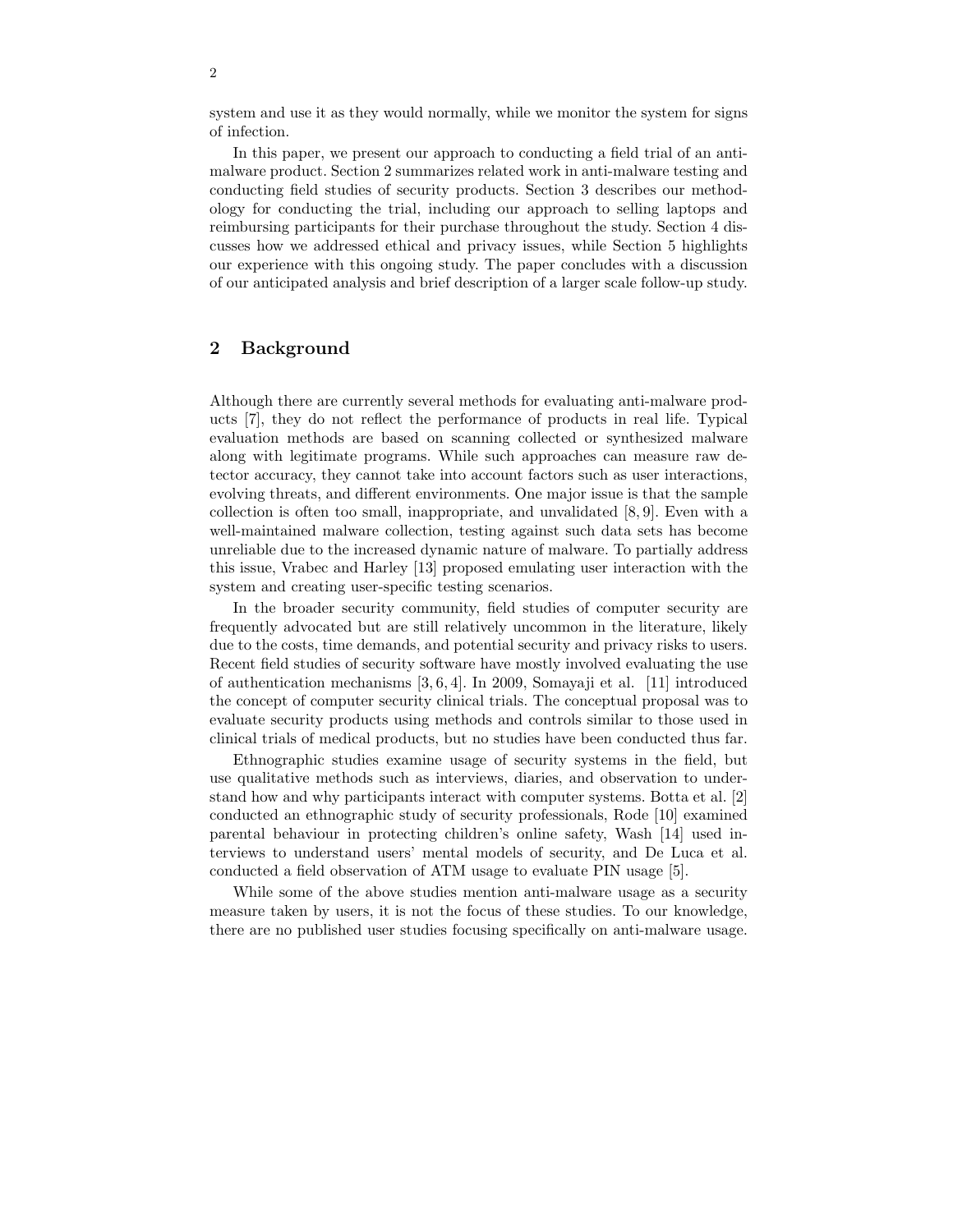# 3 Study Description

The goals of this study are to: (1) determine how phenomena such as the configuration of the system, the environment in which it is used and user behavior can affect the probability of infection of a system; (2) develop an effective methodology to evaluate anti-malware products in real-world environment; (3) determine how malware infects computer systems, and identify sources of malware infections. The study includes monitoring real-world computer usage through diagnostics and logging tools, monthly interviews and questionnaires, and in-depth investigation of any potential infections.

We are conducting a 4-month field study with 50 participants that were recruited through posters and newspaper advertisements on campus. A short online intake questionnaire was used to collect initial demographic information. Using these profiles, we categorized interested volunteers and randomly chose a sample from each category in order to have a diverse and representative sample of users that include students and employees from various fields.

#### 3.1 Equipment

We supplied laptops with identical configuration to the participants. The following software was installed: Windows 7; the antivirus (AV) product to be evaluated; diagnostics tools, such as HijackThis, ProcessExplorer and Autoruns; and custom Perl scripts which we developed. We utilised the scripts to automate the execution of the tools as well as for compiling statistical data regarding the system configuration, the environments in which the system is used, and the manner in which the system is utilised. The AV product is centrally managed on our server. An AV client installed on the laptops sends relevant information to the server about any malware detected or suspected infections as they occur.

Before deployment, we benchmarked the laptops by running the diagnostics tools and recording the output. The information included: a hash of all files plus information about whether the files were signed; a list of auto-start programs; a list of processes; a list of registry keys; and a list of browser helper objects.

#### 3.2 Procedure

The study consisted of 5 in-person sessions: an initial session where participants received their laptop and instructions, followed by monthly 1-2 hour sessions where we performed analysis to determine if the laptop was infected.

Participants initially purchased the laptops from us at a reduced rate; it was theirs to keep after the study. To encourage the participants to remain in the study, we paid them to attend the monthly in-person sessions. If participants complete all required sessions, the entire cost of the laptop would be reimbursed, along with an additional honorarium. We encouraged participants to configure their laptop as they desired and use it as they would normally use their own computer. The only restrictions applied during the experiment were that the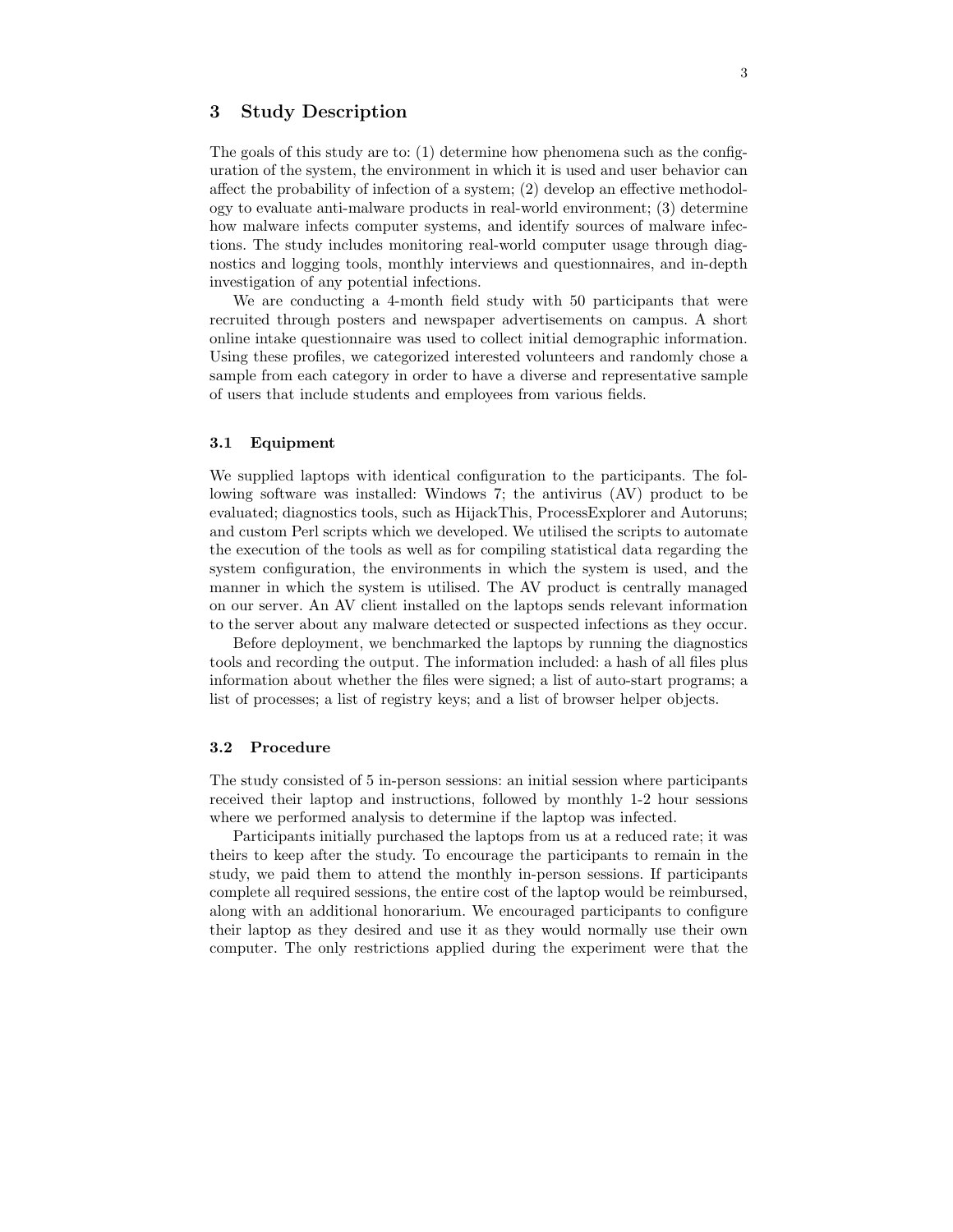participants do not format the hard drive, do not replace the operating system, and not install any other AV product on the laptop.

Each month, participants booked an appointment via an online calendar system hosted on our website. During these monthly sessions, participants completed an online questionnaire about their computer usage and experience, while the experimenter collected the local data compiled by the automated scripts. The questionnaire was intended to assess the participant's experience with the AV product and gain insights about how the laptop was used.

The data compiled by our scripts included, but was not limited to, the list of applications installed, the average number of hours per day the laptop is connected to the Internet, and the number of web sites visited. Diagnostics tools were also executed on the laptop to determine if infection was suspected. If the AV product detected any malware over the course of the month, or if our diagnostics tools indicate that the laptop may be infected, we requested additional written consent from the participant to collect data that will help us identify the means and the source of the infection.

Before the last visit, participants completed an online survey about their experience during the study. The aim of this exit survey was to identify activities or mindset that may have unduly influenced the experimental results. We chose to administer the survey apart from the in-person session in case participants were more comfortable revealing such information while not in the presence of the experimenter. In the last session, we requested that participants keep the experiment data stored on their laptops for an additional three months, so that if we discover that further analysis is necessary, we can contact them and seek their permission to collect and analyse the relevant data. Nonetheless, we provided a procedure for deleting the diagnostic tools and the scripts, as well as the experiment data stored on their laptop. We also explained that residual data may still remain on the laptop even after the experiment data is deleted. If they wanted to completely remove all traces of the experiment from their laptop, we referred them to external resources for re-imaging the laptop.

## 4 Ethical and Privacy Considerations

This study was reviewed and approved by the Computer Risks Evaluation Board (CREB) and the Research Ethics Board (REB) of Ecole Polytechnique de Montréal. Ethical and privacy guidelines were of particular concern because the experiment involved the collection of personal data over an extended period of time.

To preserve anonymity, each participant was assigned an identification number such that the identity of the participant was not linked to any data during analysis. No personally identifiable information, such as usernames and passwords were collected, content of personal documents stored on the computer were not examined, and no exact URLs were collected (only aggregate data about categories of web sites such as "social networking" and "gaming").

Because the study involved malware, necessary precautions were taken to protect the university's infrastructure as well as that of the users. For example, in the event that an infection could not be cleaned by the AV product, we relayed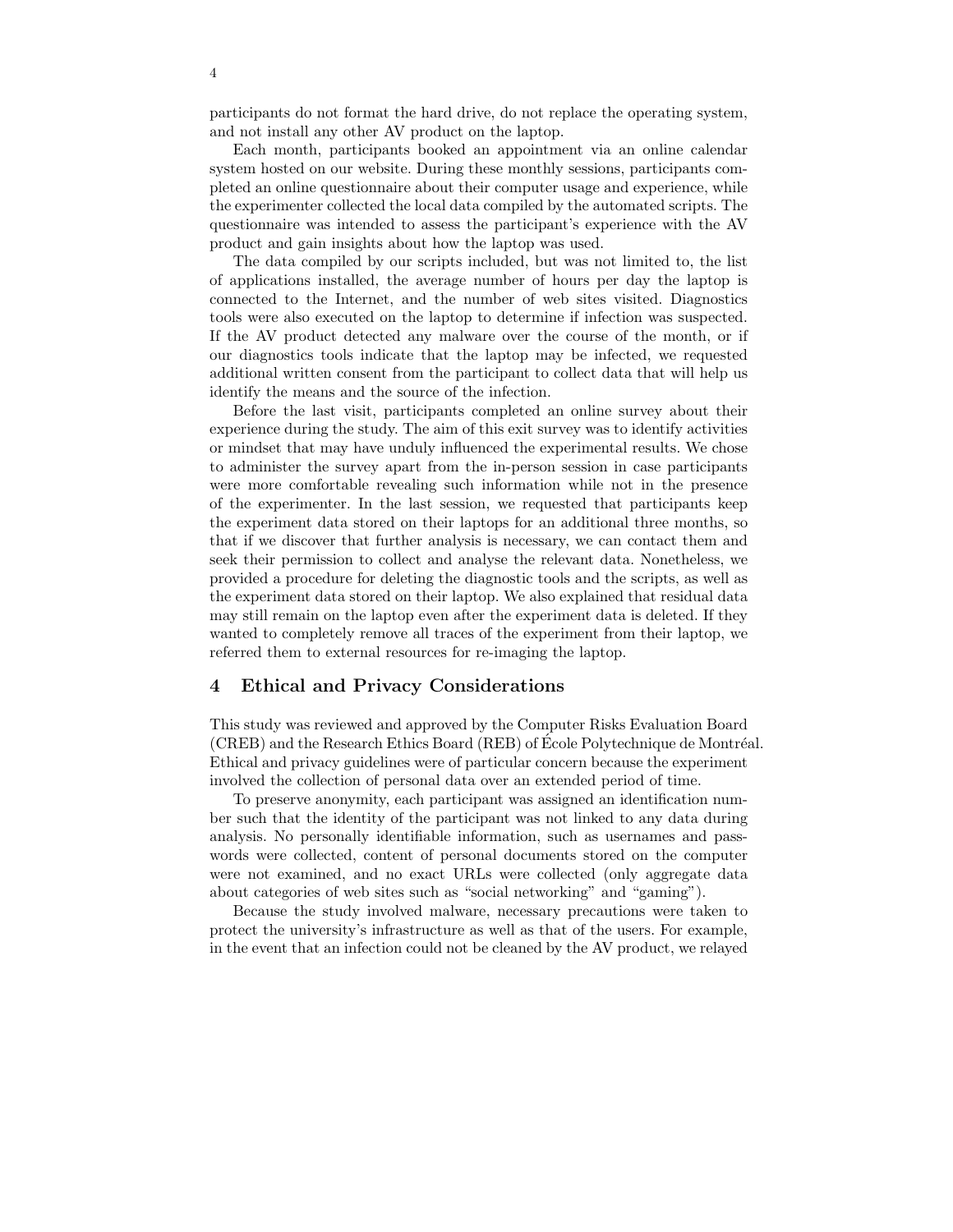the relevant details to the AV company. The company developed and provided a product update to detect and remove the infection. This update was applied to participants' laptops as part of regular automated software updates.

#### 5 Experience to date

The study officially started in November 2011. The first step was to configure the laptops and meet all 50 participants individually to provide instructions, have them sign the consent form, and pay for their laptop. As noted earlier, the full cost of the laptop will be reimbursed, with an additional honorarium, provided that the participant attends all four monthly visits. Partial reimbursement will be provided if only some of the sessions are completed.

The study is ongoing. Participants have their laptops and the AV clients have been communicating with our AV server. Thus far (November 2011), a total of 18 malware incidences have been reported on eight of the laptops. Also, we know that at least one incidence is an actual infection; the participant informed us that a program on his laptop requested that he pay money to upgrade his AV software. The responsible program was confirmed to be a known malicious scareware that pretends to be legitimate security software [12]. All incidences will be explored when these participants return for their first monthly session.

The number of incidences in the first month is much higher than anticipated. This initial spike may be because participants were installing software and customizing their computer. We will be closely exploring and analysing the data collected during the first monthly sessions. It remains to be seen whether this rate of infection will persist throughout the rest of the study.

Most participants have expressed a high level of willingness to collaborate and some have even shown scientific interest in the study. Surprisingly, some participants asked us how they should act to get their laptop infected, to which we responded that they should use their laptop normally. In the event that participants need assistance, we provided them a telephone number and an email address that they could use to contact us. Other than the participant whose laptop has been infected with malware, only a few participants have contacted us via email to obtain support, and none of them has contacted us via telephone.

## 6 Conclusion and Future Work

This study is intended to demonstrate what we believe is a more effective way of evaluating anti-malware products: the main conjecture being that it is imperative that actual users be involved in the evaluation process, and that they use the products in realistic environment over an extended period of time. Our study is in progress, but results so far point to a rich data set that will provide evidence for how user behaviour and environments of use affects incidences of malware.

We will be analyzing data on a monthly basis to ensure that we are collecting appropriate data and to determine if any modifications are necessary. Overall, we intend to perform in-depth statistical analysis to determine whether there is a correlation between user behaviour and incidences of infection, as well as probing specific incidences to fully understand the causes of infection.